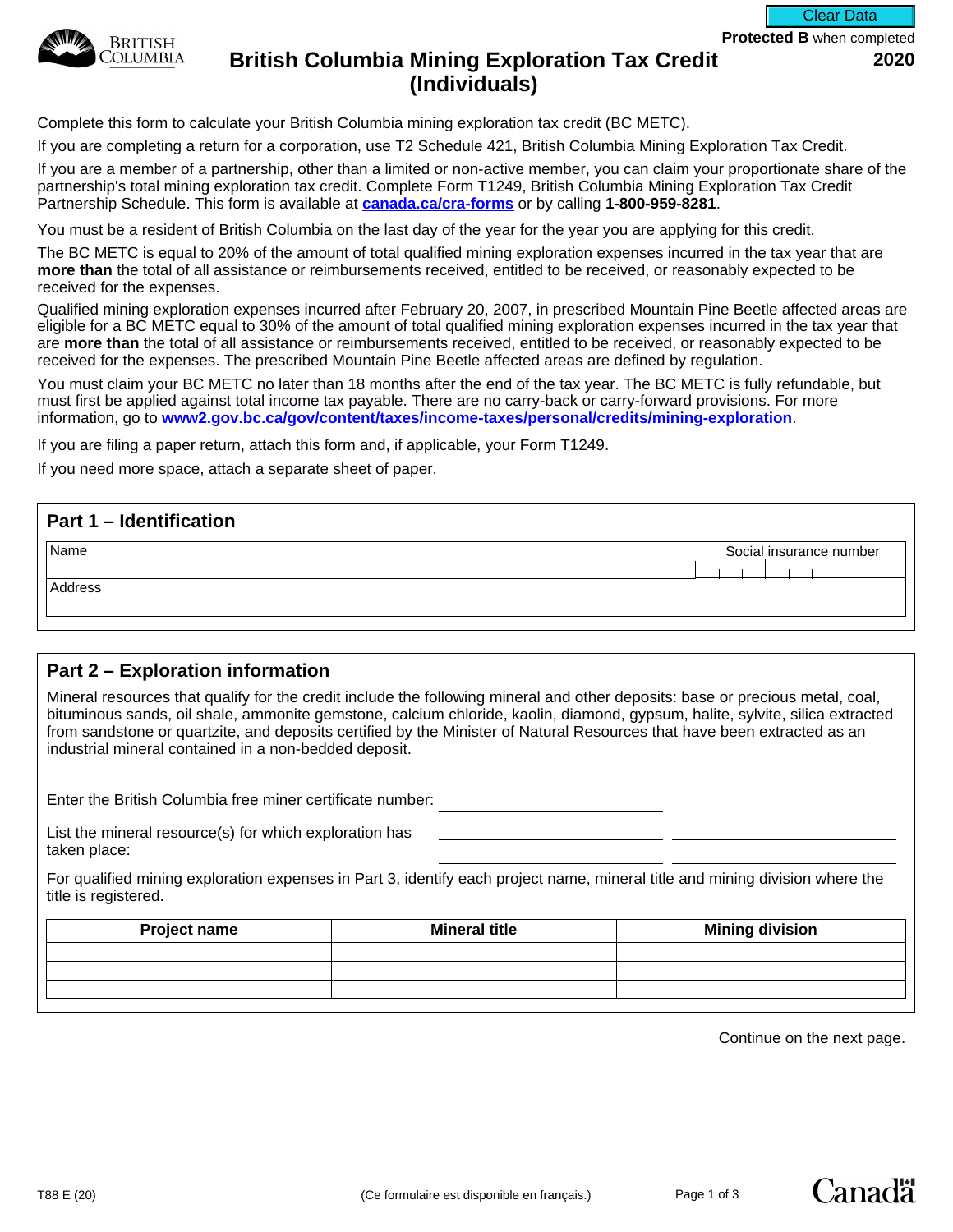## **Part 3 – Qualified mining exploration expenses**

- Qualified expenses are expenses that you incurred for goods and services that are all, or substantially all, provided in British Columbia. Expenses must be reasonable in the circumstances and must not have been claimed by another person in relation to the mining exploration tax credit.
- Expenses that **do not qualify** for this credit include:
	- an amount renounced under section 66 of the federal Income Tax Act;
	- any amount renounced and reported to an investor on slip T101 or T5013;
	- any expense related to a mine that has come into production in reasonable commercial quantities, or to a potential or actual extension of such a mine;
	- a Canadian development expense, other than an expense incurred after February 28, 2015, for environmental studies or community consultations undertaken to obtain a right, licence or privilege for the purpose of determining the existence, location, extent or quality of mineral resource in British Columbia;
	- a Canadian exploration and development overhead expense (CEDOE) as defined in the federal Income Tax Act and Income Tax Regulations. A CEDOE includes administration, management, or financing of your business, and salary, wages, or other remuneration or related benefits paid to a person whose duties were not all or substantially all directed towards exploration or development activities. It also includes payments for upkeep, maintenance, taxes, insurance, rent or a lease for property where the property is not used all or substantially all in exploration activities;
- a cost of, or for the use of, seismic data referred to in paragraph 66(12.6)(b.1) of the federal Income Tax Act;
- an outlay or expense incurred in the course of earning income if any of the income is exempt income, as defined in subsection 248(1) of the federal Income Tax Act, or is exempt from tax under Part I of the Act;
- an expense incurred in drilling or completing an oil or gas well, in building a temporary access road to an oil or gas well, or in preparing a site in respect of an oil or gas well;
- any personal or living expenses other than travel expenses incurred while you were away from home in the course of carrying on the eligible activities (see Part 3 below);
- an outlay or expense included in the capital cost of depreciable property;
- any consideration you gave for any share of any interest in, or right to a share;
- a qualified mining exploration expense incurred after May 17, 2018, before a new mine comes into production in reasonable commercial quantities and results in revenue or can reasonably be expected to result in revenue earned before the new mine comes into production in reasonable commercial quantities, except to the extent that the total of all such expenses are more than the total of those revenues.

• **Do not include any amounts incurred by a partnership in the calculation for Part 3 and Part 4.**

## **Qualified mining exploration expenses calculation**

- In column 1, enter the total qualified mining exploration expenses, by activity, incurred from **January 1 to December 31, 2020**, for the mineral titles listed in Part 2.
- In column 2, enter only the amounts of your expenses from column 1 that were incurred from **January 1 to December 31, 2020**, in prescribed Mountain Pine Beetle affected areas.

|                                                           | Column 1 | Column 2 |  |
|-----------------------------------------------------------|----------|----------|--|
| Prospecting                                               |          |          |  |
| Geological, geophysical, or geochemical survey            |          |          |  |
| Drilling by rotary, diamond, percussion, or other methods |          |          |  |
| Trenching, digging test pits, and preliminary sampling    |          |          |  |
| Other qualified mining exploration expenses               |          |          |  |
| (describe)                                                |          |          |  |
| Add lines 1 to 5.                                         |          |          |  |

Continue on the next page.